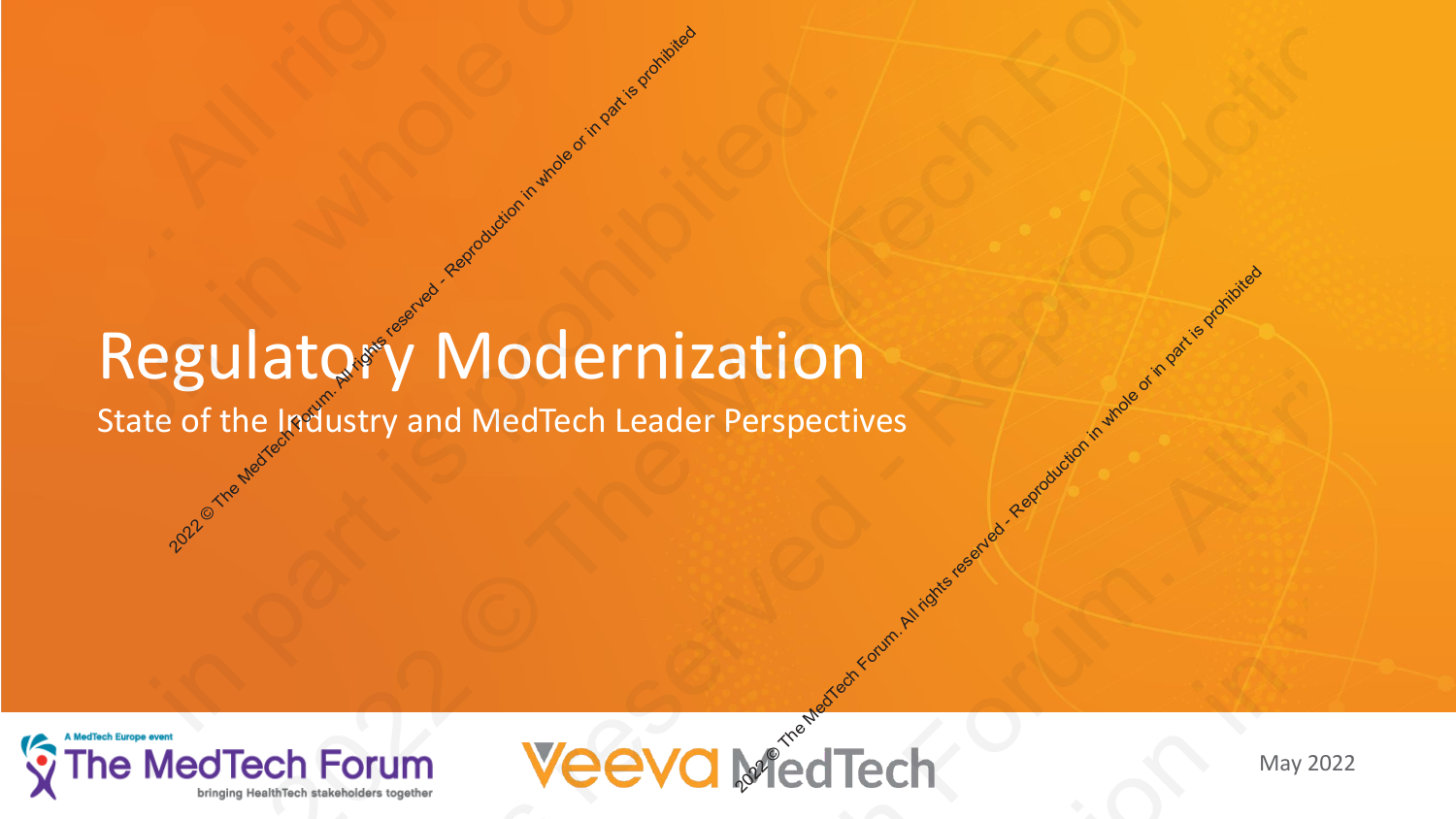### Senior Director of EU Strategy, veeva MedTech Annemien Pullen **2022** The Medicine Reproduction in Medicine or in part is producted and the Medicine or in part is producted and the part is property of the served of an all rights reserved and the part is property of the served of the s **2022 CEVO**<br>2022 Annemien Pullen<br>2022 Cenior Director of EU Strategy Veeva MedTech 2022 Manual Reproduction of Senior Director of **2021 PEEVO**<br>2021 Annemien Pullen<br>2021 Control Director of EU Strategy veeva MedTech **2021 CEVO**<br>2021 Annemien Pullen<br>2021 Centro Director of EU Strategy, Veeva MedTech part is proposed and the part is problem. **2021 PEEVO**<br>2021 Annemien Pullen<br>2021 Control Director of EU Strategy veeva MedTech **2021 Annemien Pullen**<br>
Senior Director of EU Strategy, Neeva MedTech<br>
Personal Reproduction in Part is property of the Contract of EU Strategy, Neeva MedTech **2021 PEEVO**<br>2021 Annemien Pullen<br>2021 Control Director of EU Strategy veeva MedTech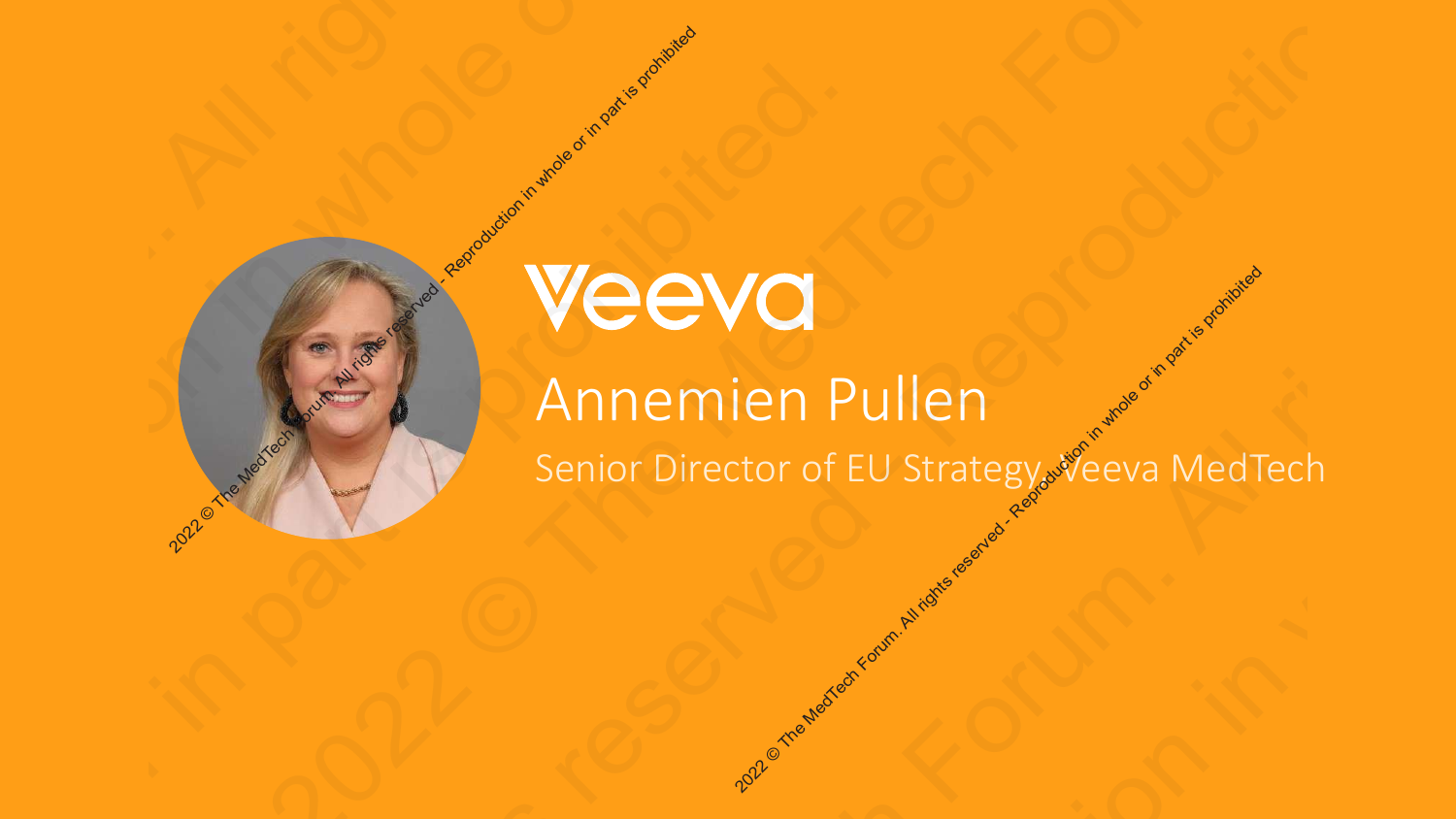### Vision

### Building the Industry Cloud for Life Sciences

Values Do the Right Thing Customer Success Employee Success Speed A Public Benefit Corporation Vision<br>
Building the Industry Clou<br>
Values<br>
Do the Right Thing<br>
Customer Success 2022 Production Contains and Contains and Contains reserved and Contains reserved and Contains reserved and Contains reserved and Contains and Contains and Contains and Contains and Contains and Contains and Contains and C Vision<br>
Building the Ladiustry Cloud for Lit<br>
Values<br>
Do the Right Thing<br>
Customer Success<br>
Employee Success<br>
Speed<br>
Customer Currents<br>
Speed Vision<br>
Building the Infustry Cloud for Life Sciences<br>
Values<br>
Do the Right Thing<br>
Customer Success<br>
Speed<br>
Speed<br>
Problement Computer Vision<br>
Building the Industry Cloud for Life Sciences<br>
Values<br>
Do the Right Thing<br>
Customer Success<br>
Speed<br>
Speed<br>
A Publicalment Corporation<br>
A Publicalment Corporation<br>
A Publicalment Corporation<br>
A Publicalment Corporat Vision<br>
Building the Infustry Cloud for Life Sciences<br>
Values<br>
Do the Right Thing<br>
Customer Success<br>
Speed<br>
Speed<br>
Problement Computer Vision<br>
2021 Building the Infoustry Cloud for Life Sciences<br>
Values<br>
Do the Right Thing<br>
Customer Success<br>
Employee Success<br>
Speed<br>
And Reproduction in part is problem. Vision<br>
Building the Infustry Cloud for Life Sciences<br>
Values<br>
Do the Right Thing<br>
Customer Success<br>
Speed<br>
Speed<br>
Problement Computer



Copyright © Veeva Systems 2022. Veeva Confidential. 3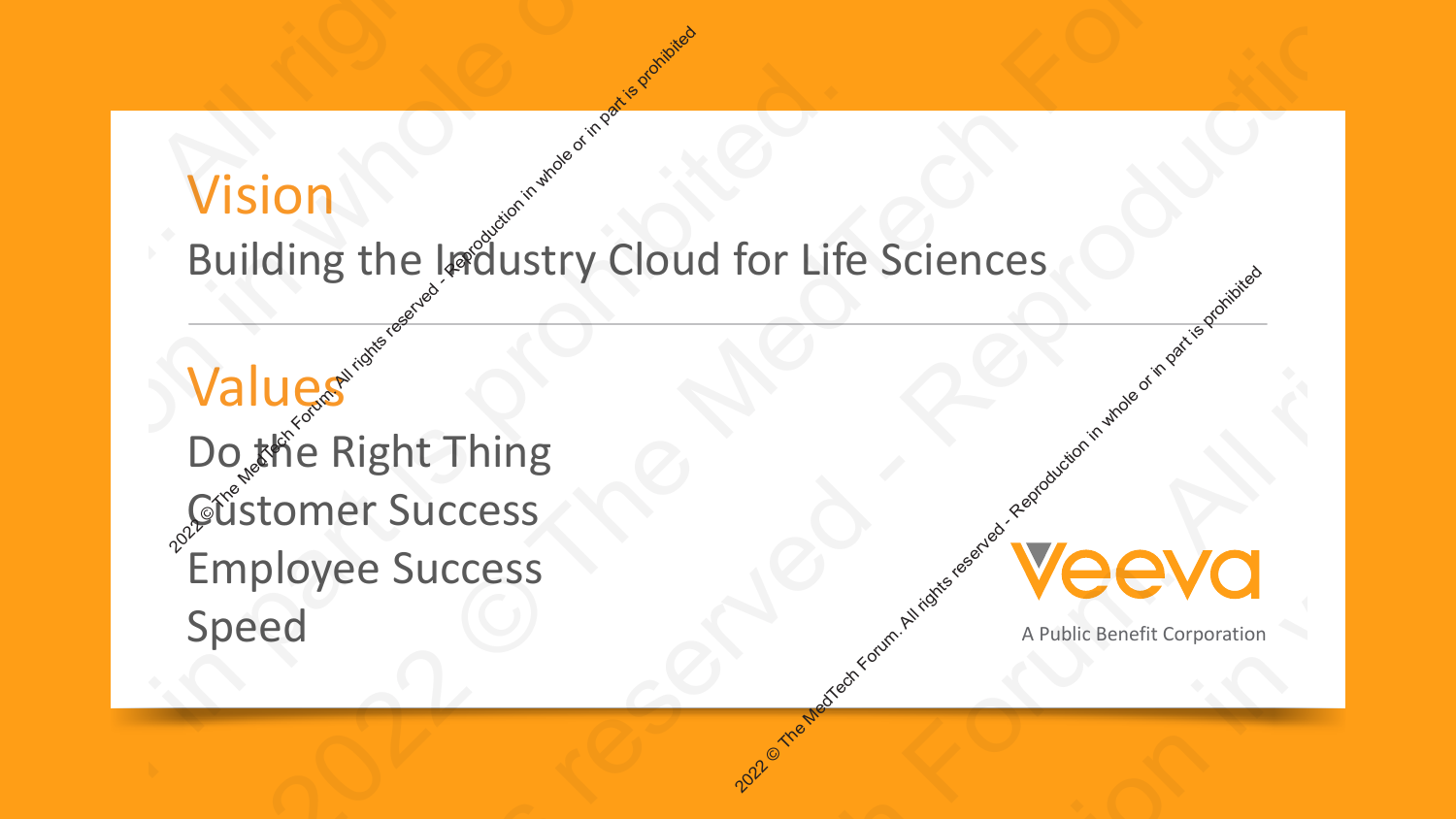

MEDTECH INDUSTRY'S PROGRESS TOWARDS MODERNIZING REGULATORY OPERATIONS

Copyright © Veeva Systems 2022. Veeva Confidential.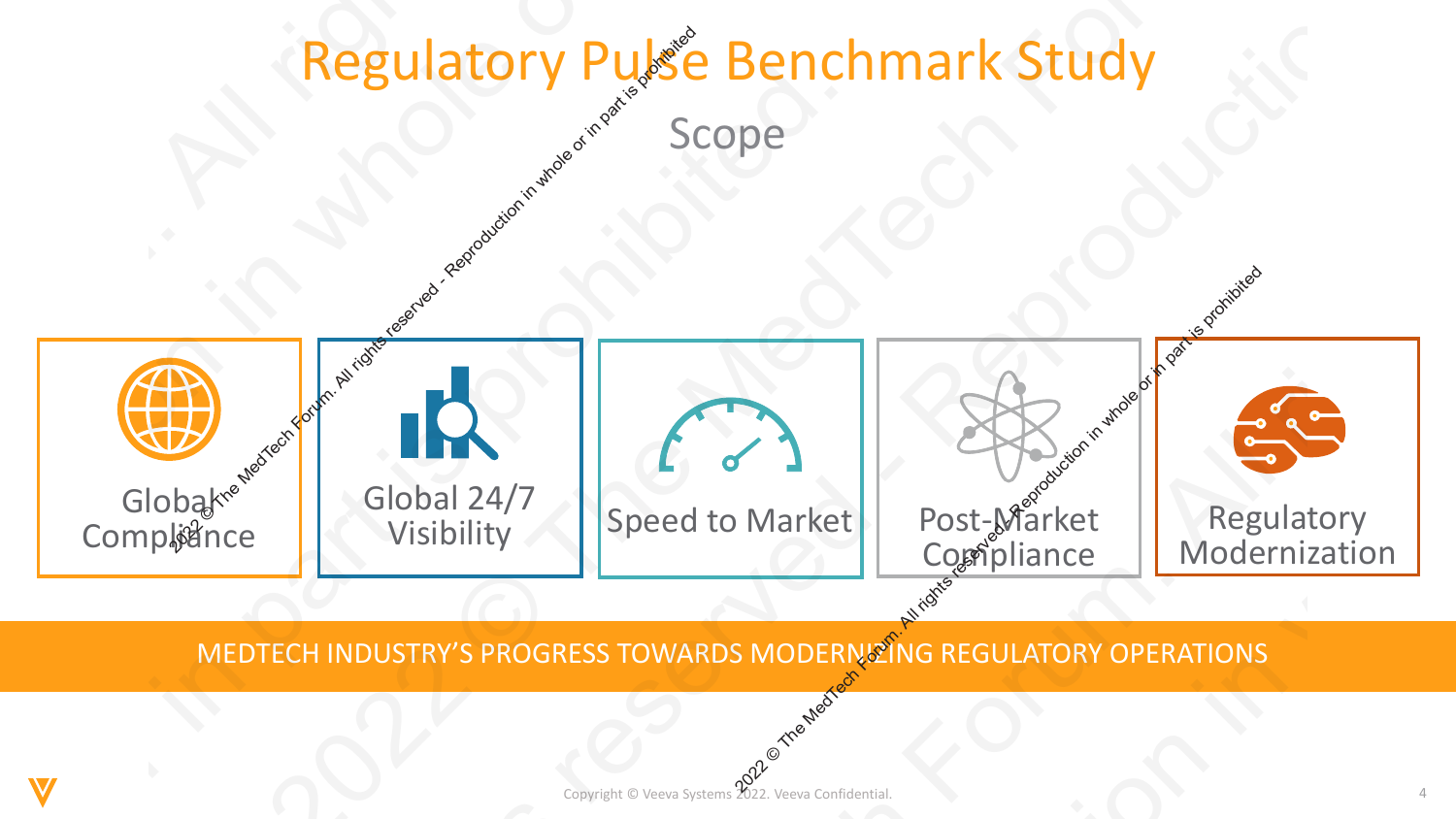### Regulatory Pulse Benchmark Study  $\Omega$  ometric survey of metric  $\Omega$  metric  $\Omega$  $\Omega$  reflections and full regulatory processes and functions  $\mathbb{R}$ their organizations. Completion of the survey was voluntary. All participants were offered a

Respondents & Demographics complimentary copy of a report upon the study  $\mathcal{C}$  indicated. No other completion if indicated. No other compensation if in Demograp

![](_page_4_Figure_2.jpeg)

Copyright © Veeva Systems 2022. Veeva Confidential. 5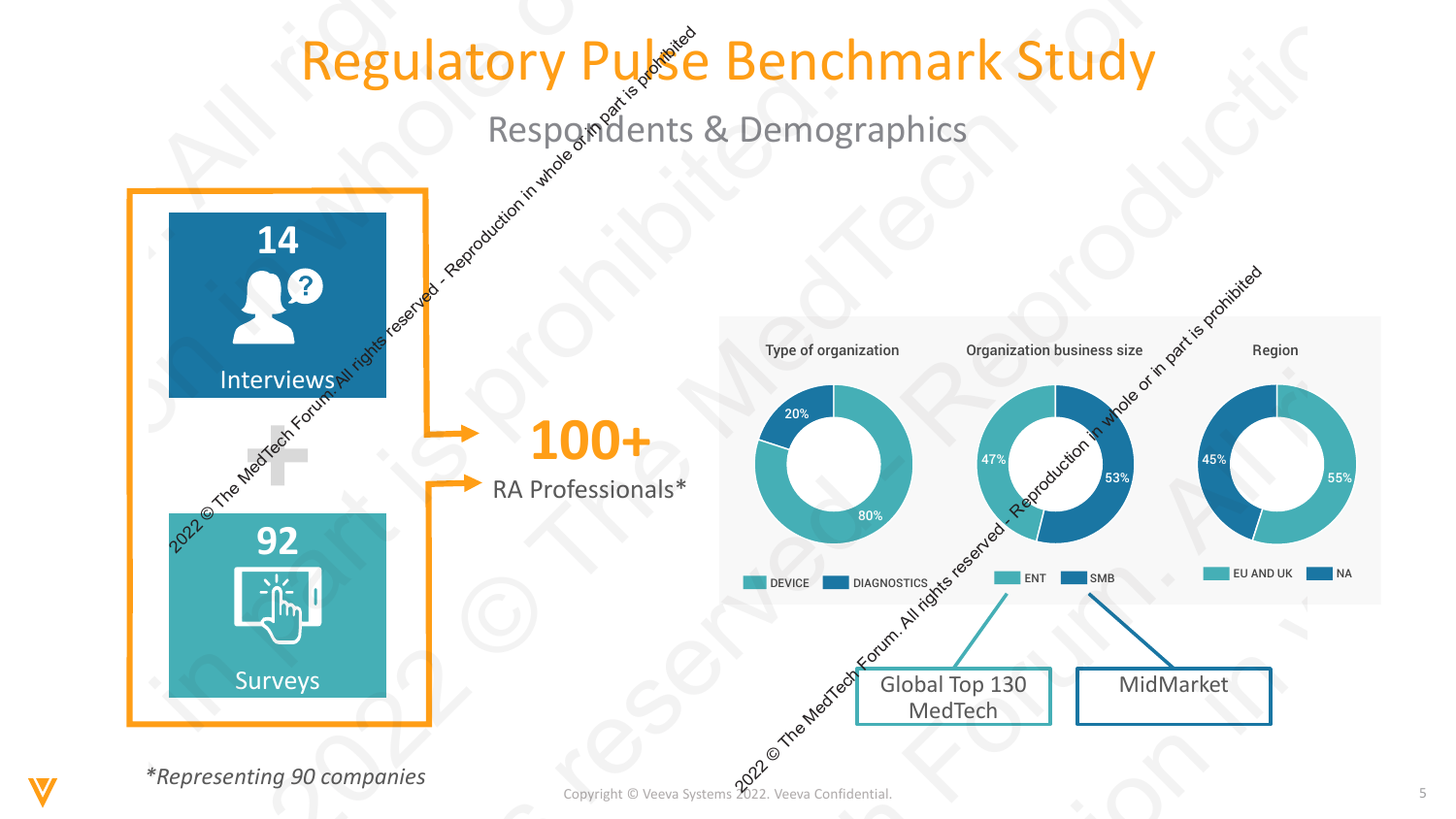![](_page_5_Figure_0.jpeg)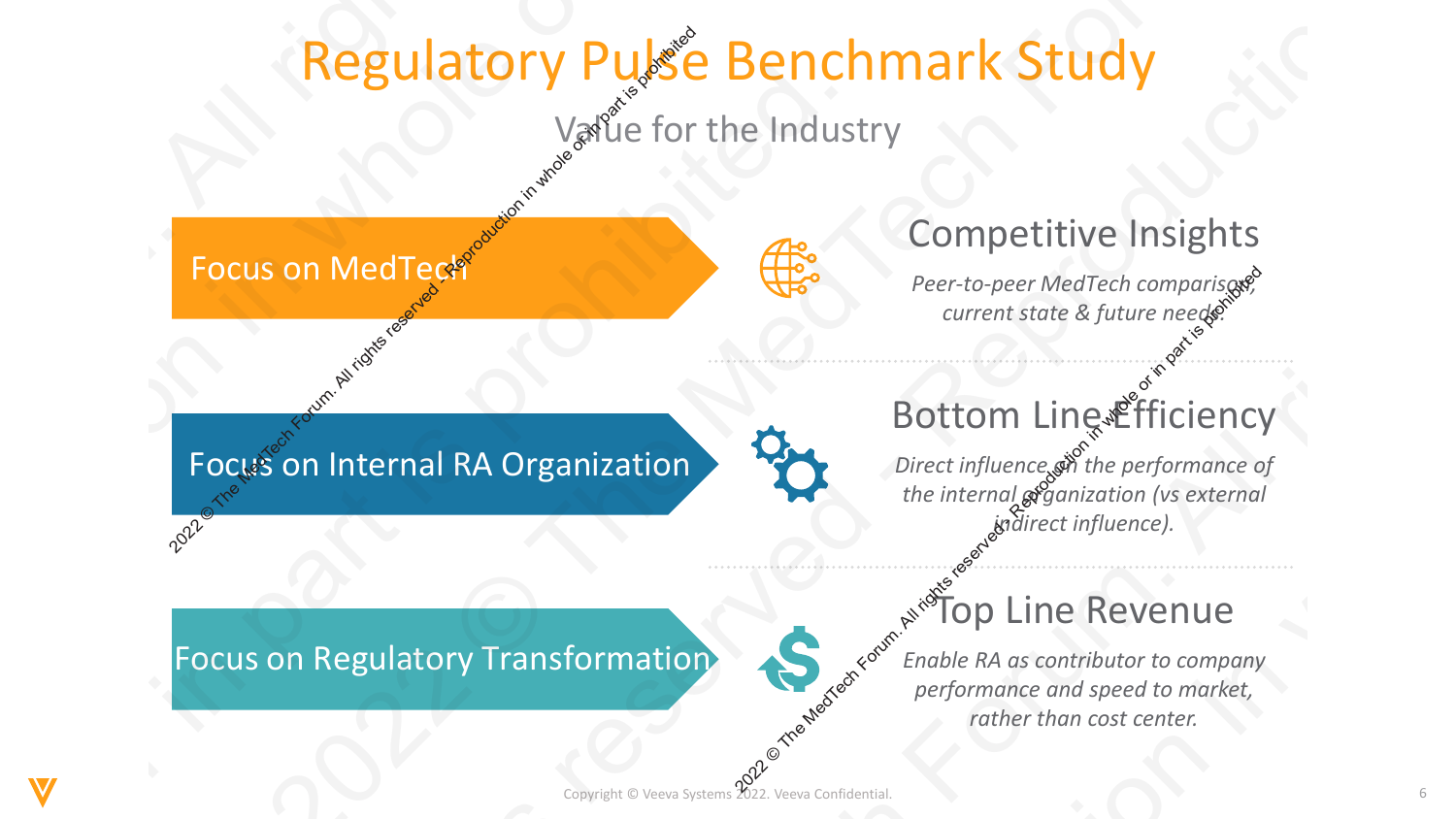## All or and Medican Reproduction in Medican Company of a company of a company in a production in the company is production in the company of a company is proposition in the company of a company of a company of a company is 2022 © The MedTech Forum. All rights reserved. Reproduction in whole or in part is problem. 2022 Protection in Medicine and Reproduction in whole or in part is problem in whole or in part is problem in whole or in part is problem in whole or in part is problem in whole or in part is problem in whole or in part is 2020 or in whole or in part is property in whole or in part is property in the served of the control or in part is property in the control of the control of the control of the control of the control of the control of the c 2021 Comparation in Media Reproduction in whole or in part is producted. 2021 Princings - Reproduction in whole or in part is producted in the served or in part is problem. 2021 Comparation in Media Reproduction in whole or in part is producted. 2021 Proposition in Media Reproduction in whole or in part is producted. 2021 Comparation in Media Reproduction in whole or in part is producted.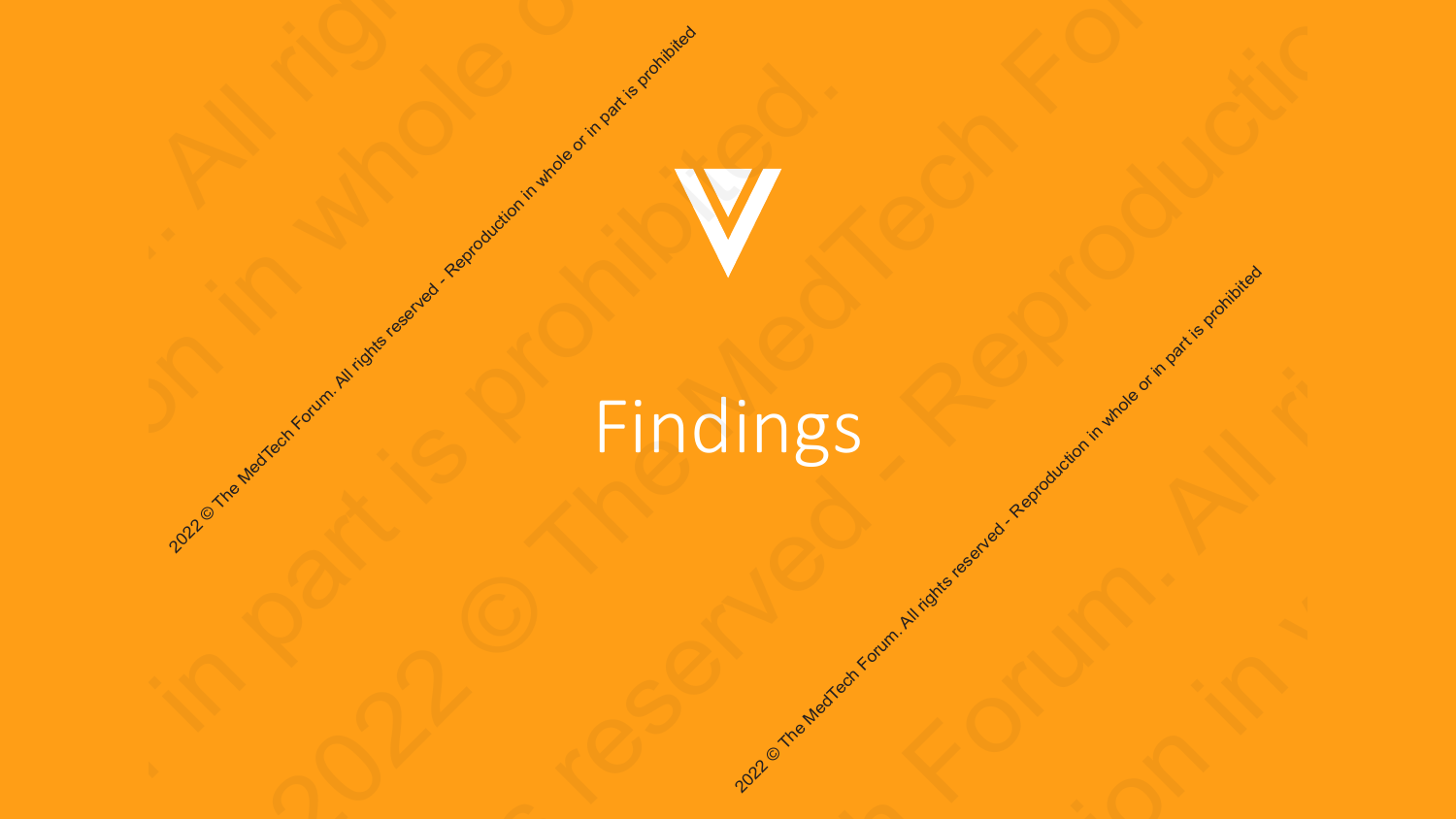### Regulatory Maturity of the MedTech Industry

202<sup>2</sup> State of the Industry

![](_page_7_Figure_2.jpeg)

*\* Maturity regarding unified and connected technology adoption to drive top-line and bottom-line performance and reduce compliance risks*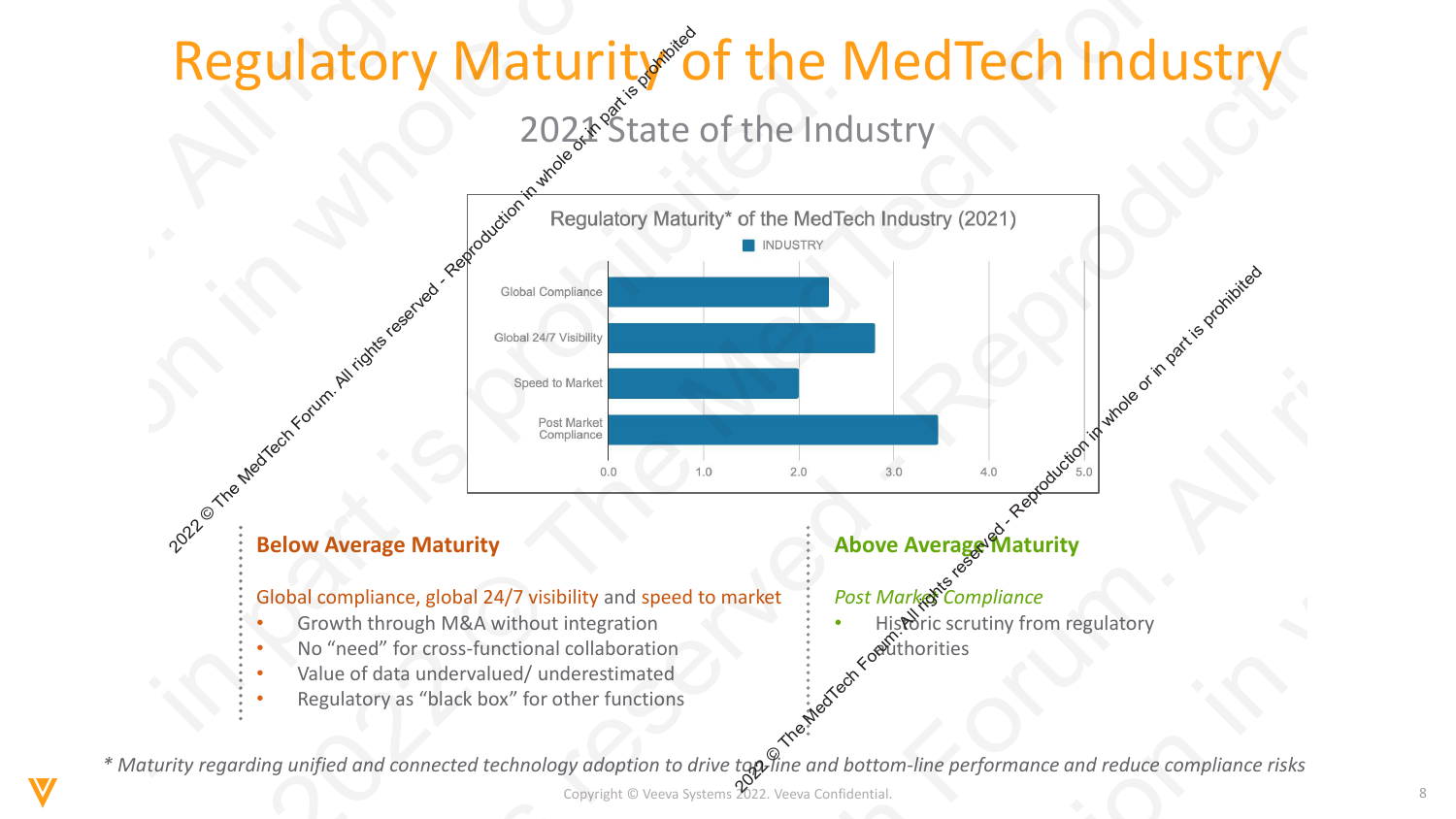# Key Fake Aways **2022 Example 1998**<br> **2022 Compliance Risks**<br>
Externe submission (the Media or in the higher compliance Risks<br>
Second to manie the distribution, the higher compliance and solution in the higher or in the compliance exp

Why Should you Care?

### **Top Line Reveriue**

- The faster the submission compilation, the higher the speed to market, the faster revenue comes in
- Missing revenue due to expired registrations
- Not gaining  $f(x)$  potential from M&A portfolio increase  $60^{\circ}$ 2022 Contract Forum. All rights reserved to the speed to market, the faster revenue comes in<br>
2022 Contract For the speed to market, the faster revenue comes in<br>
2023 Contract in part is problem in part in part is protecte

### **69%**  of surveyed

MedTech **don't**

have a global RIM

system in place

### Citie Efficie **Bottom Line Efficiency**

- wasted errorts searching, duplicating,<br>verifying (cross-functional) data and version **• The Efficiency<br>• Wasted efforts searching, duplicating,** control 2022<br>
2021 C The Faster the submission compilation, the higher<br>
the speed to market we destre revenue comes in<br>
2022<br>
2022<br>
2022<br>
2022<br>
2022<br>
2022<br>
2022<br>
2022<br>
2023<br>
2023<br>
2023<br>
2023<br>
2023<br>
2023<br>
2023<br>
2023<br>
2023<br>
2023<br>
20 2022<br>
2021 Prop Line Reveal of Compliance Risks<br>
2021 Compliance Risks<br>
2021 Compliance Risks<br>
2021 Compliance Risks<br>
2022 Compliance All rights reserved and the species of Control of the species of Compliance and the spec 2022<br>
2021 Properties and the mediate of the mediate method is possible and the mediate method is properties the specifical form and the higher the specifical form M&A portion is properties the specifical form M&A portion 2022<br>
2021 Prop Line Reveal of Compliance Risks<br>
2021 Compliance Risks<br>
2021 Compliance Risks<br>
2021 Compliance Risks<br>
2022 Compliance All rights reserved and the species of Control of the species of Compliance and the spec **2021 EVALUATION**<br>
2022 **Compliance Risks**<br>
2021 Compliance Risks<br>
2021 Compliance Risks<br>
2022 **Compliance Risks**<br>
2022 **Compliance Risks**<br>
2022 **Compliance Risks**<br>
2023 **Compliance Risks**<br>
2023 **Compliance Risks**<br>
2023 2022<br>
2021 Prop Line Reveal of Compliance Risks<br>
2021 Compliance Risks<br>
2021 Compliance Risks<br>
2021 Compliance Risks<br>
2022 Compliance All rights reserved and the species of Control of the species of Compliance and the spec
	- Wasting time on reporting based on weak data
	- M&A bottom line impact of contractors etc. to revise unscalable processes

### **Compliance Risks**

- Unannounced audits pose significant risks
- Copyright © Veva Systems 2022. Veeva Confidential. • Data inconsistency leading to overlooked signals or trends
	- Data driven decision maxing based on weak data
		- Mismatched claims across regions
		- **Knowledge Vulnerability**
	- · When people leave, knowledge leaves
	- $\mathbb{R}^{\aleph^2}$ Employee retention rate: highly educated RA staff executing admin tasks
		- **Talent Attraction**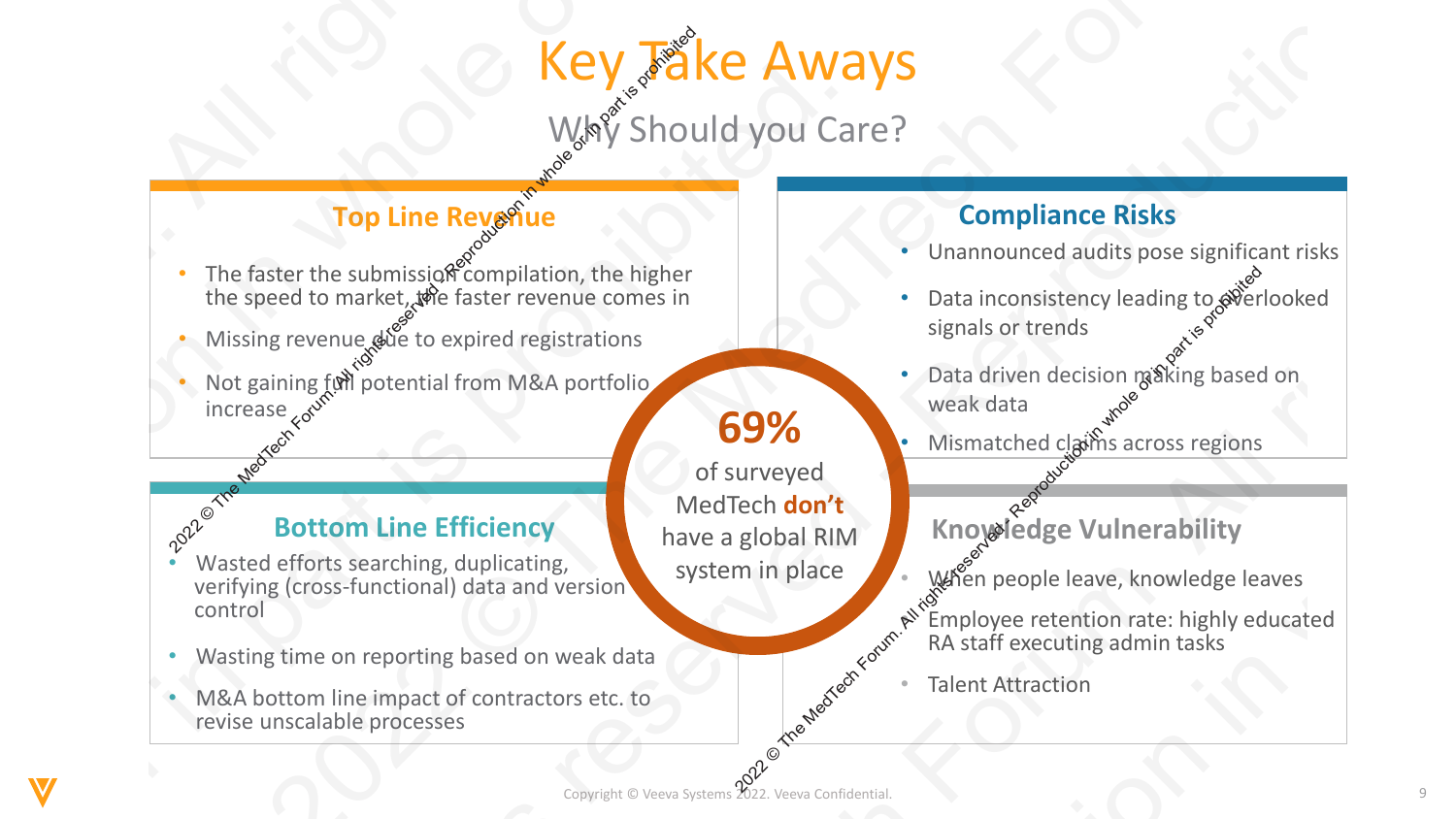![](_page_9_Picture_0.jpeg)

### **Global Compliance**

Submission Management - Value for the Industry

![](_page_9_Figure_3.jpeg)

### **Bottom Line Efficiency**

Significant (wasted) efforts searching, duplication, verifying data

### **Compliance Risk**

- o Version control, consistency of content, audit trail, low audit readiness
- Unannounced audits pose significant risks
- Mismatched claims across regions

### **Knowledge Vulnerability**

- o When people leave, knowledge leaves.
- o Employee retention rate.
- 

### **Top Line Revenue**

The faster the submission compilation, the higher the speed to market, the faster revenue comes in.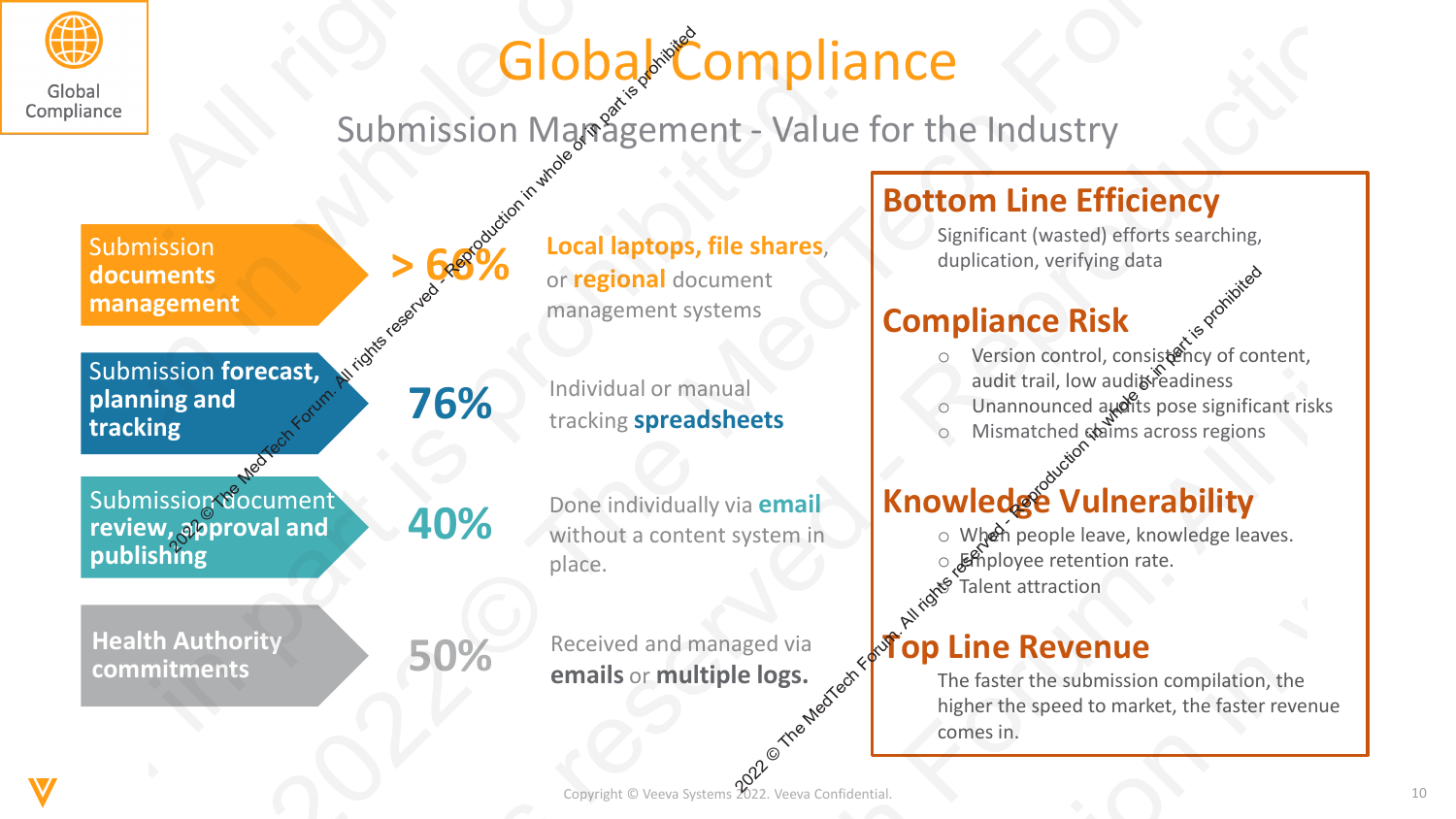![](_page_10_Picture_0.jpeg)

### Global 224/7 Visibility

Registration Management - Value for the Industry

![](_page_10_Figure_3.jpeg)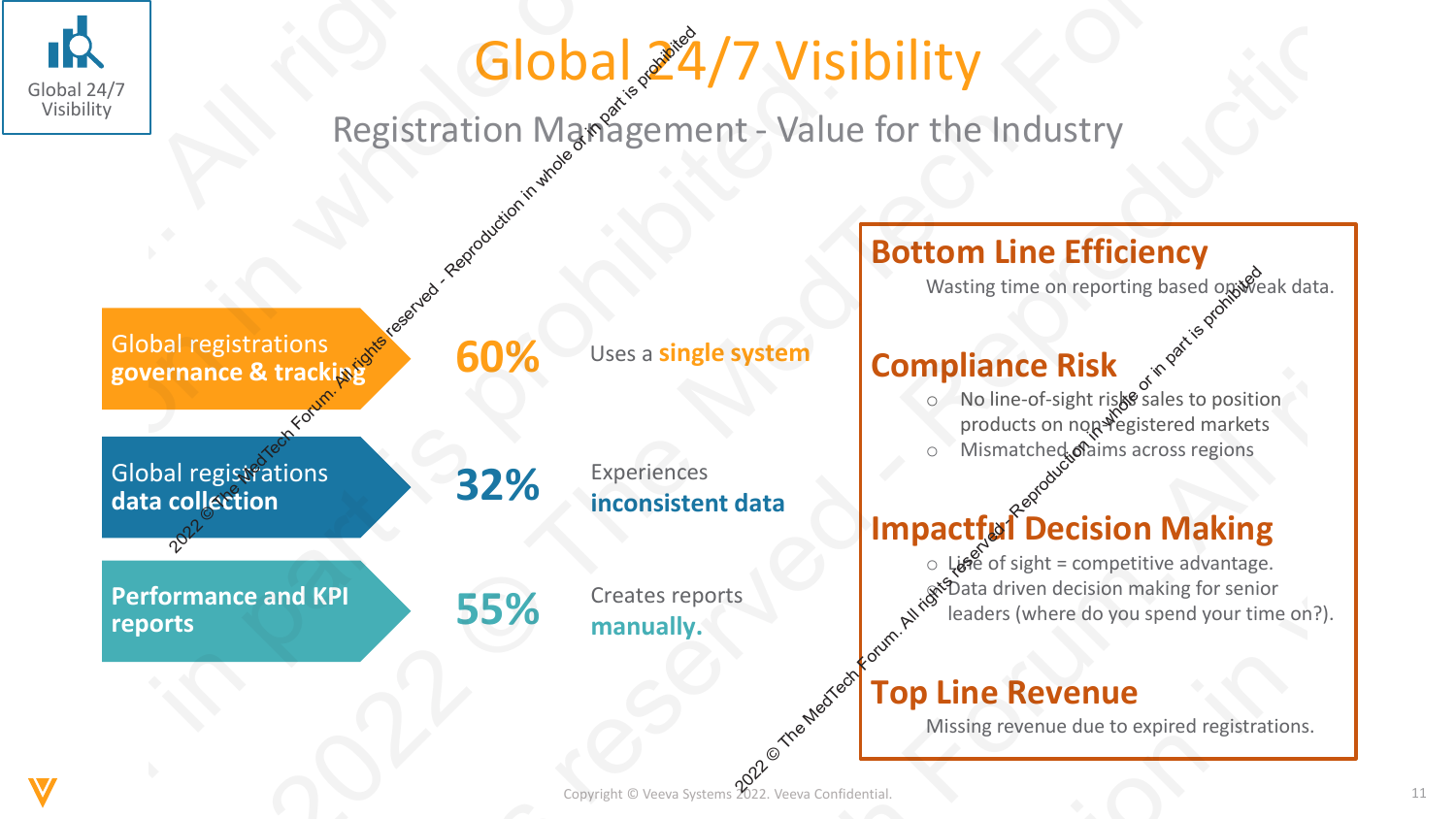### Copyright © Veeva Systems 2022. Veeva Confidential. Speed to Market Scalability &  $F<sub>s</sub>$   $\mathbb{R}$  xibility - Value for the Industry **Bottom Line Efficiency**  $\circ$  M&A bottom line impact of contractors etc. to revise processes. o Labor intense **Top Line Revenue** o Rework & repediation when local regs aren't met from  $\mathcal{S}^{\mathcal{C}}$ art  $\rightarrow$  perceived as hurdle to market  $\rightarrow$  low speed to market = late revenue o Net gaining full potential from M&A portfolio increase **Regulatory**  Regulatory<br>submissions **Regulatory processes 79%** Speed to Market managed with **manual processes manually revised**  when the **Speed to Manual Speed Corpulation**<br>
Scalability & Executive Section (1998)<br>
Scalability & Executive Section in the manual processes<br> **79%** manually revised<br>
Transfer organization grow. BOTTOM LINE ETHICIENCY<br>
CRESSES<br>
CONCORRECTED CONSTANT CONSTANT CONSTANT CONSTANT CONSTANT CONSTANT CONSTANT CONSTANT CONSTANT<br>
PRIVATE PREVENTION WHEN ONE of the month of the matter of the matter of the matter of the matt  $\begin{array}{|l|l|}\n\hline\n\text{Scalability & \text{GRM} & \text{Meal network} \\
\hline\n\text{Scalability & \text{GRM} & \text{Meal network} \\
\hline\n\text{meanual processes} & \text{mean} & \text{nonrespace} \\
\hline\n\text{meanual processes} & \text{nonrespace} & \text{nonrespace} \\
\hline\n\text{meanally revised} & \text{nonrespace} & \text{nonrespace} \\
\hline\n\text{mean} & \text{nonrespace} & \text{nonrespace} \\
\hline\n\text{mean} & \text{nonrespace} & \text{nonrespace} \\
\hline\n\text{mean} & \text{nonrespace} & \text{non$ Expeditor Market Scalability & Execution IVI of Seconds Contained and the Median Scalability - Value of the Median Scalability - Value of the Median Scalability of the Median Scalability of the Median Scalability of the Me Exercise to Market<br>
Excalability & Exercisibility - Value for the Industry<br> **Regulatory**<br> **Regulatory**<br> **Regulatory**<br> **Reproduced - Reproduction in particular and processes**<br> **Reproduction in the Efficiency**<br> **Regulatory**<br> Examples to Market<br>
Scalability & FeVibility - Value for the Industry<br>
Regulatory<br> **Examples of Care and All rights reserved**<br>
Regulatory<br> **Examples Access Contains reserved and All rights reserved and all rights reserved** Exercise to Market<br>
Excalability & Exercisibility - Value for the Industry<br> **Regulatory**<br> **Regulatory**<br> **Regulatory**<br> **Reproduced - Reproduction in particular and processes**<br> **Reproduction in the Efficiency**<br> **Regulatory**<br> 2022<br>
2022 Property of the Medicine of the Industry<br>
CONFIDENTIES<br>
2022<br>
2022 Manual processes<br>
2022 Manual processes<br>
2022 Manual processes<br>
2022 Manual processes<br>
2022 Manual processes<br>
2022 Manual processes<br>
2022 Manual Exercise to Market<br>
Excalability & Exercisibility - Value for the Industry<br> **Regulatory**<br> **Regulatory**<br> **Regulatory**<br> **Reproduced - Reproduction in particular and processes**<br> **Reproduction in the Efficiency**<br> **Regulatory**<br>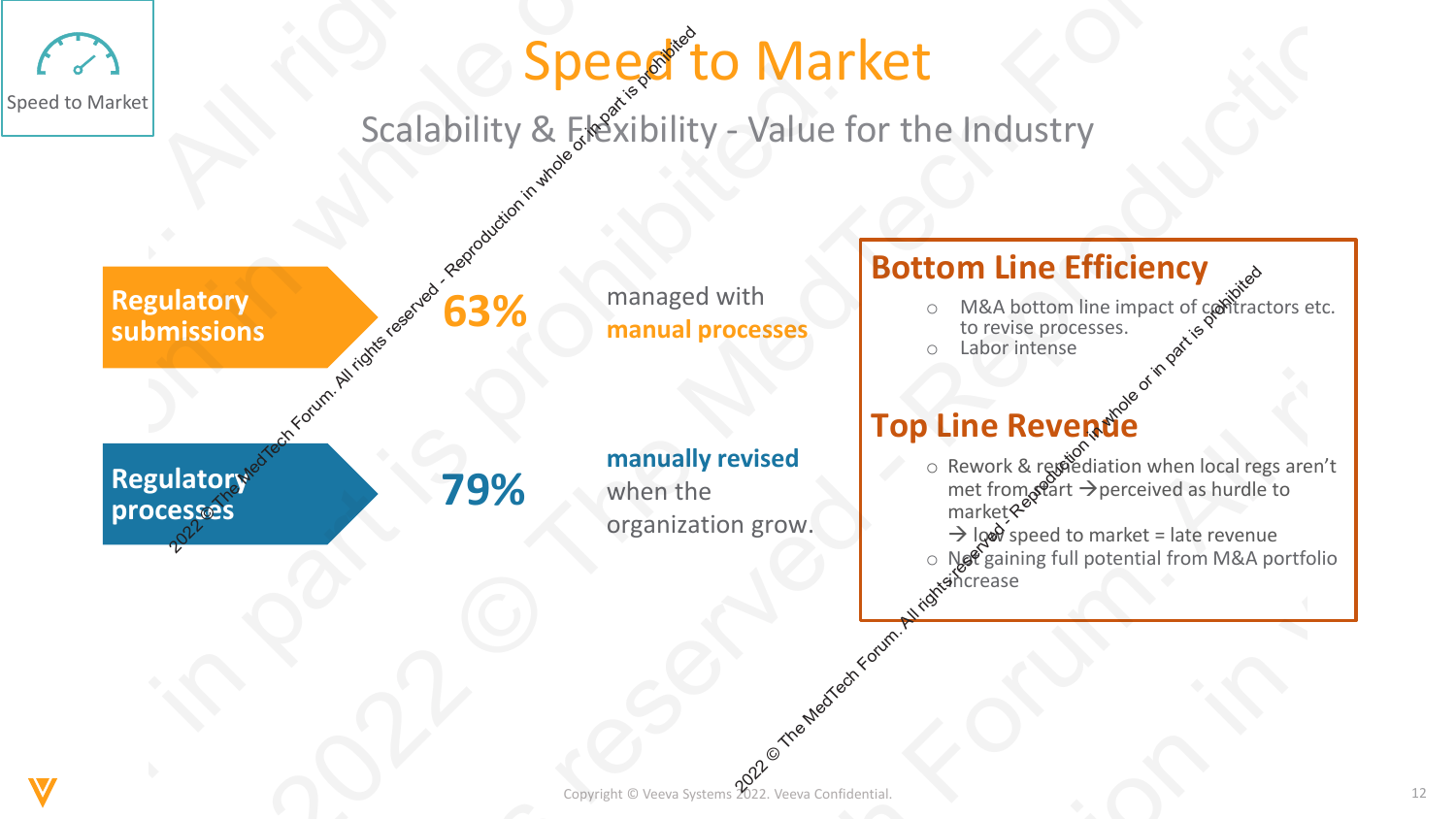![](_page_12_Picture_0.jpeg)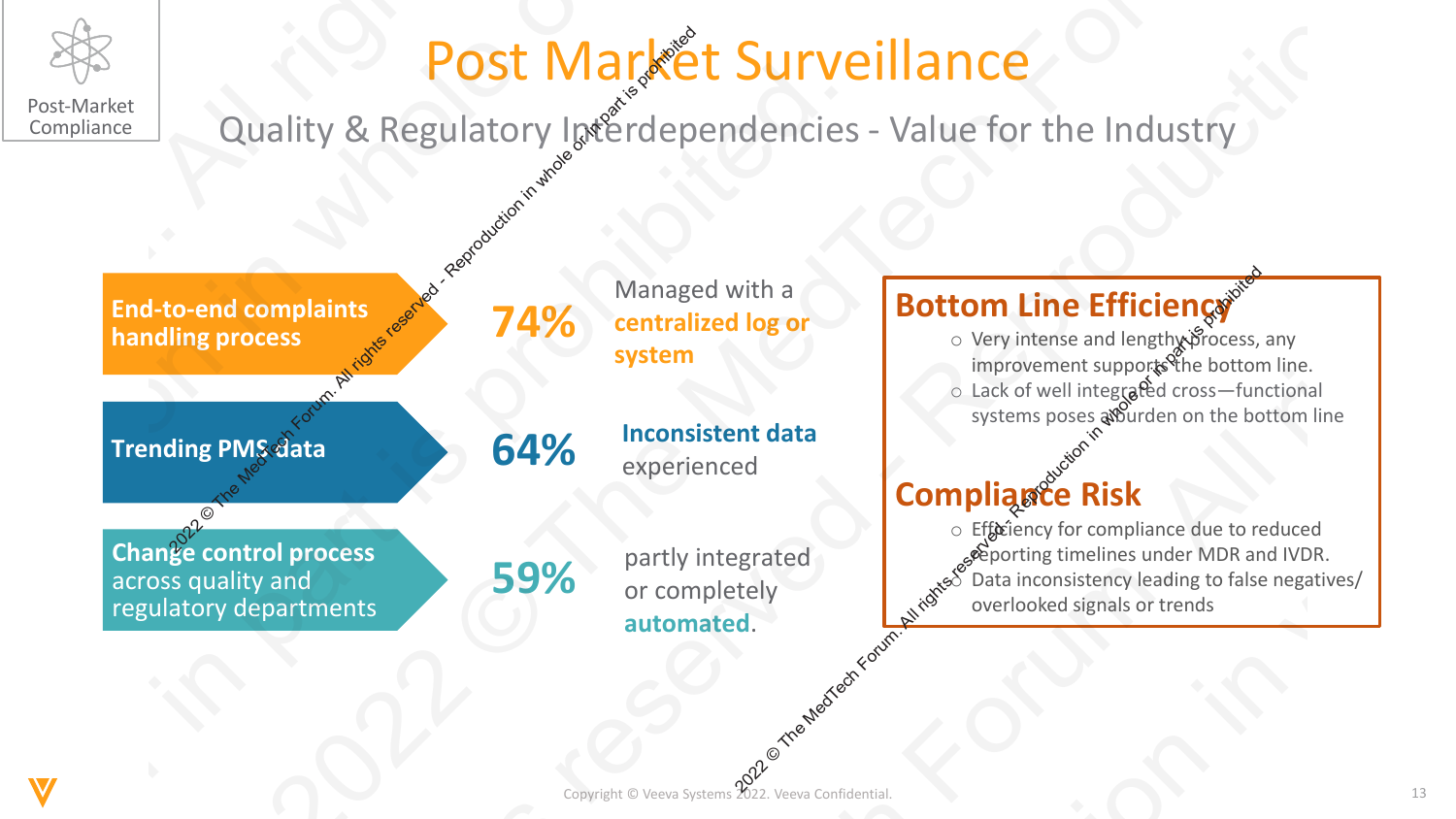![](_page_13_Figure_0.jpeg)

Copyright © Veeva Systems 2022. Veeva Confidential. \* Maturity regarding unified and connected technology adoption to drivetop-line and bottom-line performance and reduce compliance risks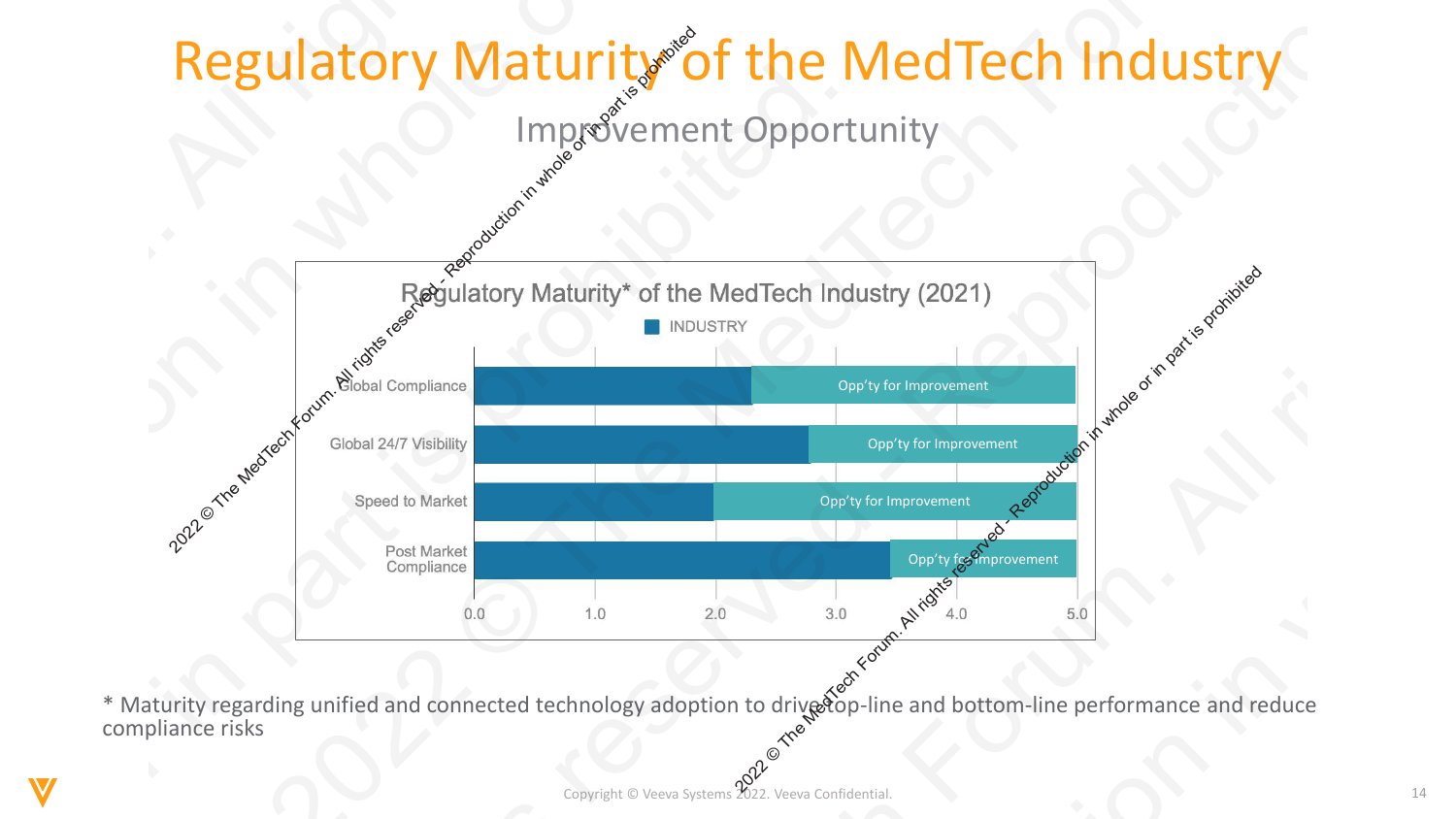![](_page_14_Picture_0.jpeg)

## **Regulatory Transformation** Regulatory s Regulatory **2022** Property of Franchise derivation in the Future<br>
2022 Property of Figure and Control Control Control Control Control Control Control Control Control Control Control Control Control Control Control Control Control Con **2021 CHANNEL Regulatory**<br>
2022 Mathematical Concernsion of the Future<br>
2021 Mathematical Concernse of Concernse or in concernse of Concernse or in particular concernse or in part is problem or in part is problem or in par **2021 CHANGE SEAL REGULATORY**<br>
Modernization<br>
Modernization<br>
Modernization<br>
Modernization in the Future<br>
Construction in the Future<br>
Construction in the Media Control and Search Construction in the Construction in the Cons **2021 CHANNEL Regulatory**<br>
2022 Mathematical Concernsion of the Future<br>
2021 Mathematical Concernse of Concernse or in concernse of Concernse or in particular concernse or in part is problem or in part is problem or in par 2022 Property and the Media Certain Control and the Secondary of The Hutter Control and the Secondary of The Media Certain Control and the Certain Certain Certain Certain Certain Certain Certain Certain Certain Certain Cer **2021 CHANNEL Regulatory**<br>
2022 Mathematical Concernsion of the Future<br>
2021 Mathematical Concernse of Concernse or in concernse of Concernse or in particular concernse or in part is problem or in part is problem or in par

# Industry's Regulatory Vision of the Future Procession of the Megulatory Vision in Muslem Content Content Content Content Content Content Content Content Content Content Content Content Content Content Content Content Content Content Content Content Content Content

2022 The Media Control of Media Experimentation in the Media System of The Single source of truth<br>
2022 The Media Media Media Control of Part is property and the Media Media Control of Part is problem in part is professio

- 
- 
- 
- 
- 

- 
- 
- 
-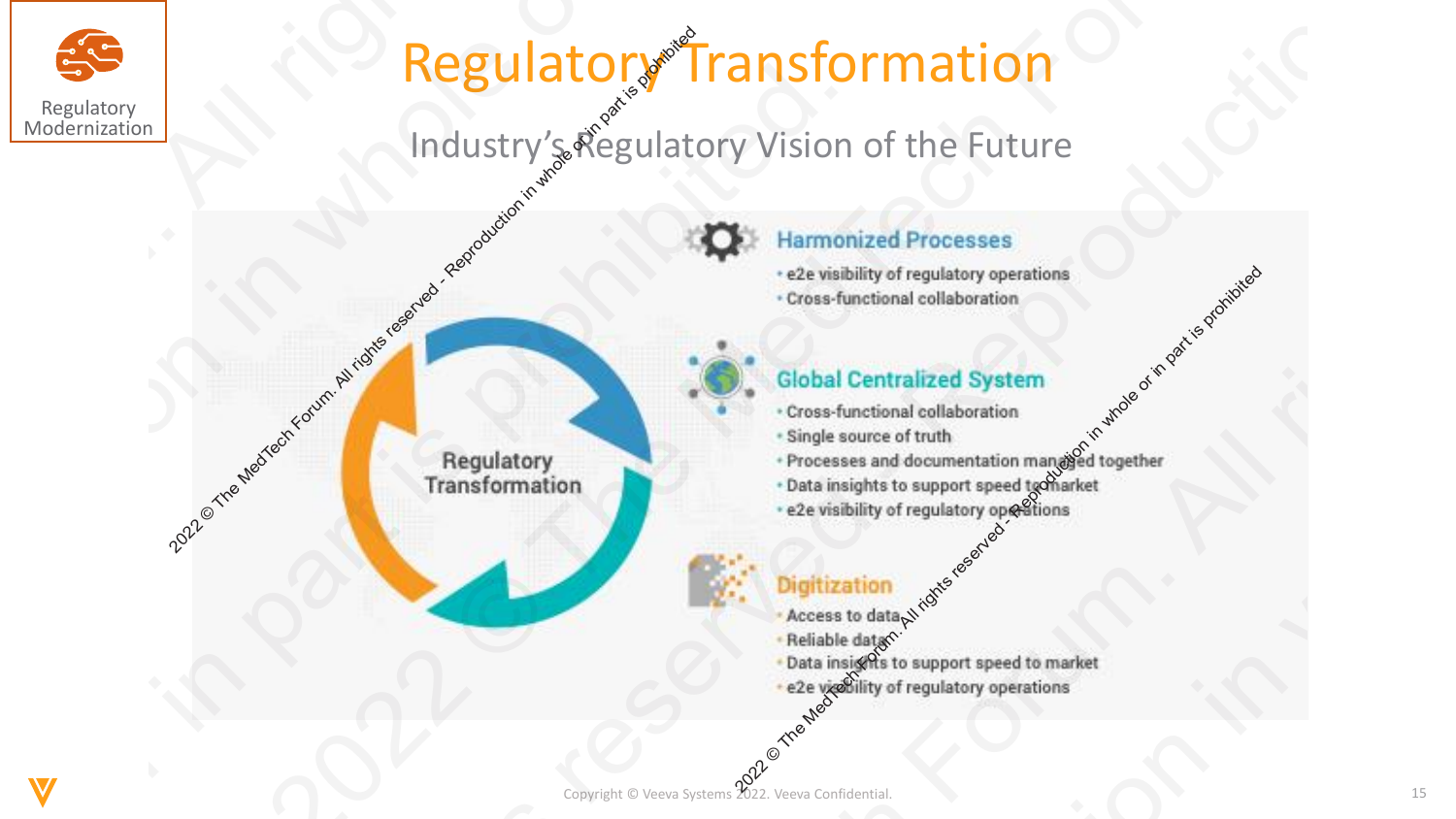## Continuous change as a driver for transformation **Distraction**<br> **Distraction**<br> **Distraction**<br> **Distraction**<br> **Distraction**<br> **Distraction**<br> **Distraction**<br> **Distraction**<br> **Distraction**<br> **Distraction**<br> **Distraction**<br> **Distraction**<br> **Distraction**<br> **Distraction**<br> **Distraction** 2022 Property<br>
2022 The Medicine Station of the Future<br>
Distraction<br>
Distraction<br>
Distraction<br>
Protective Approach<br>
Reactive Approach<br>
Reactive Approach<br>
Reactive Approach<br>
Reactive Approach<br>
Short term objectives<br>
Proacti 2021 COTTETH TUCUS CTIENTING Realizing the Vision of the Mediator Realizing the Vision of the Mediator of the Mediator Section 1997 Realizing the Mediator Realizing of the Vision of the Mediator Realizing the Vision of the 2021 Continuous change as a driver for transformation<br>
Realizing the Vision of the Future<br>
Distraction<br>
Distraction<br>
Reactive Approach<br>
Reactive Approach<br>
Reactive Approach<br>
Reactive Approach<br>
Reactive Approach<br>
Reactive A 2021 Continuous change as a children of the Future<br>
Poistaction<br>
Distraction<br>
Distraction<br>
Protective Approach<br>
Reactive Approach<br>
Reactive Approach<br>
Reactive Approach<br>
Receive Approach<br>
Receive Approach<br>
Technology to spa 2021 Continuous change as a driver for transformation<br>
Realizing the Vision of the Future<br>
Distraction<br>
Distraction<br>
Reactive Approach<br>
Reactive Approach<br>
Reactive Approach<br>
Reactive Approach<br>
Reactive Approach<br>
Reactive A 2022<br>
2021 Privation Realizing the Vision of the Future<br>
Distraction<br>
Distraction<br>
Distraction<br>
Distraction<br>
Privation<br>
Reactive Approach<br>
Reactive Approach<br>
Reactive Approach<br>
Reactive Approach<br>
Reactive Approach<br>
Proacti 2021 Continuous change as a driver for transformation<br>
Realizing the Vision of the Future<br>
Distraction<br>
Distraction<br>
Reactive Approach<br>
Reactive Approach<br>
Reactive Approach<br>
Reactive Approach<br>
Reactive Approach<br>
Reactive A

### Realizing the Vision of the Future

**Industry** 

**Dynamics**

- **Short Term Vision**
- Reactive Approach
- Technology to support short term objectives

- Long Term Strategy
- Proactive Approachs
- Technology to  $\mathcal{C}^*$  Technology to  $\mathcal{C}^*$ real-time insight **2022** China Contained State of China Contained State of China Contained State of China Contained State of China Contained State of China Contained State of China Contained State of China Contained State of China Contained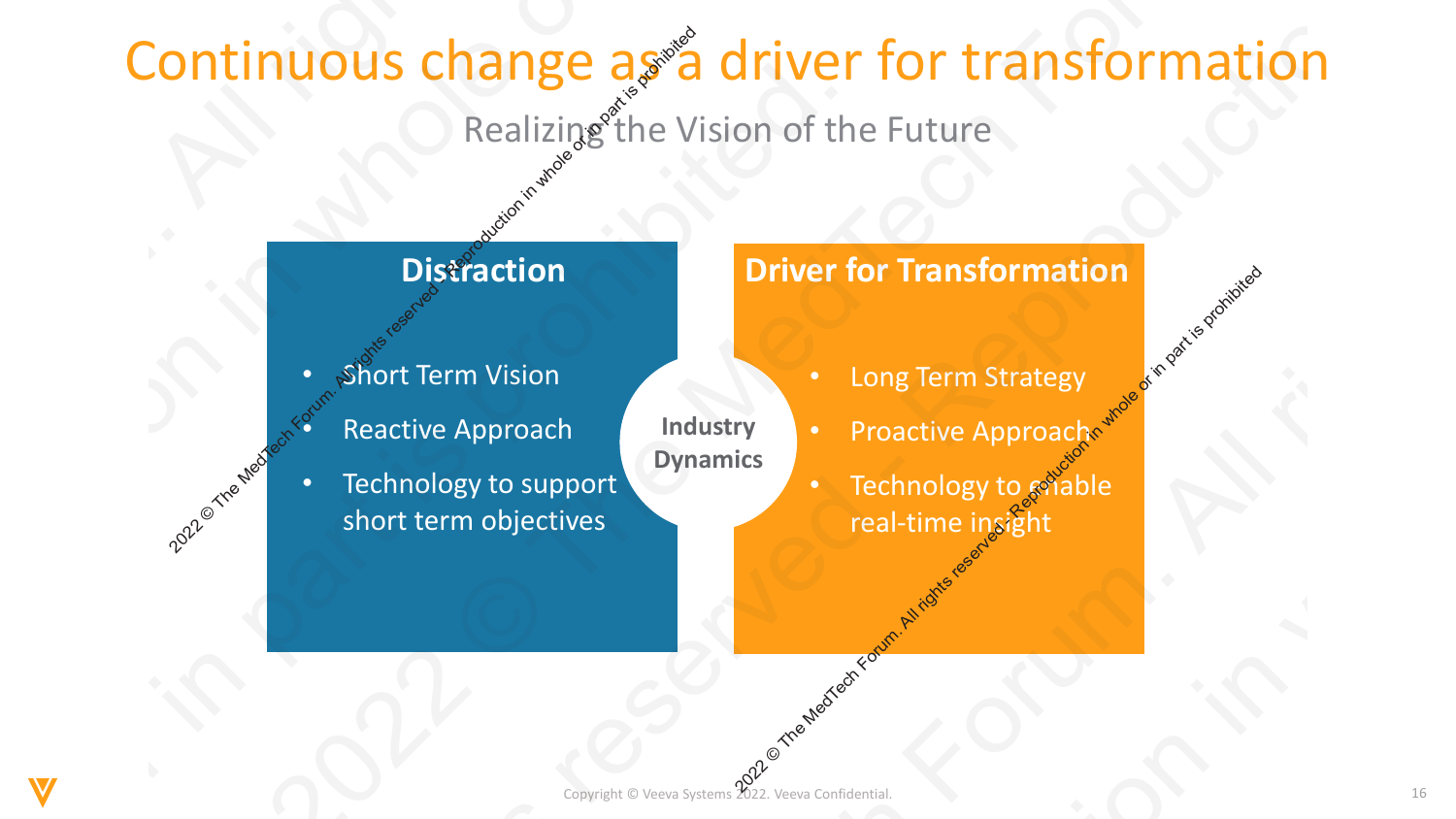What drives change for MedTech companies?

![](_page_16_Figure_2.jpeg)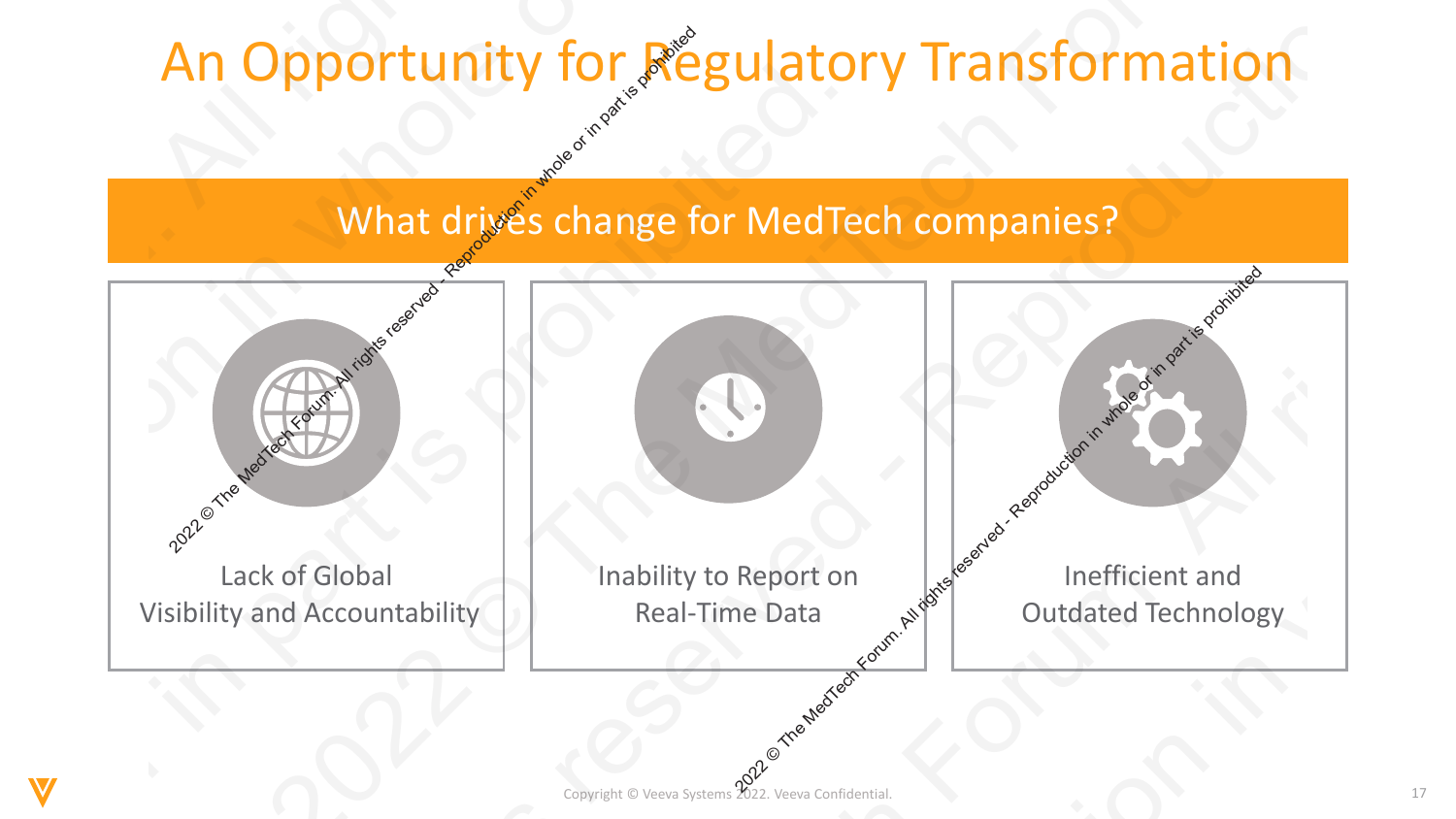![](_page_17_Figure_0.jpeg)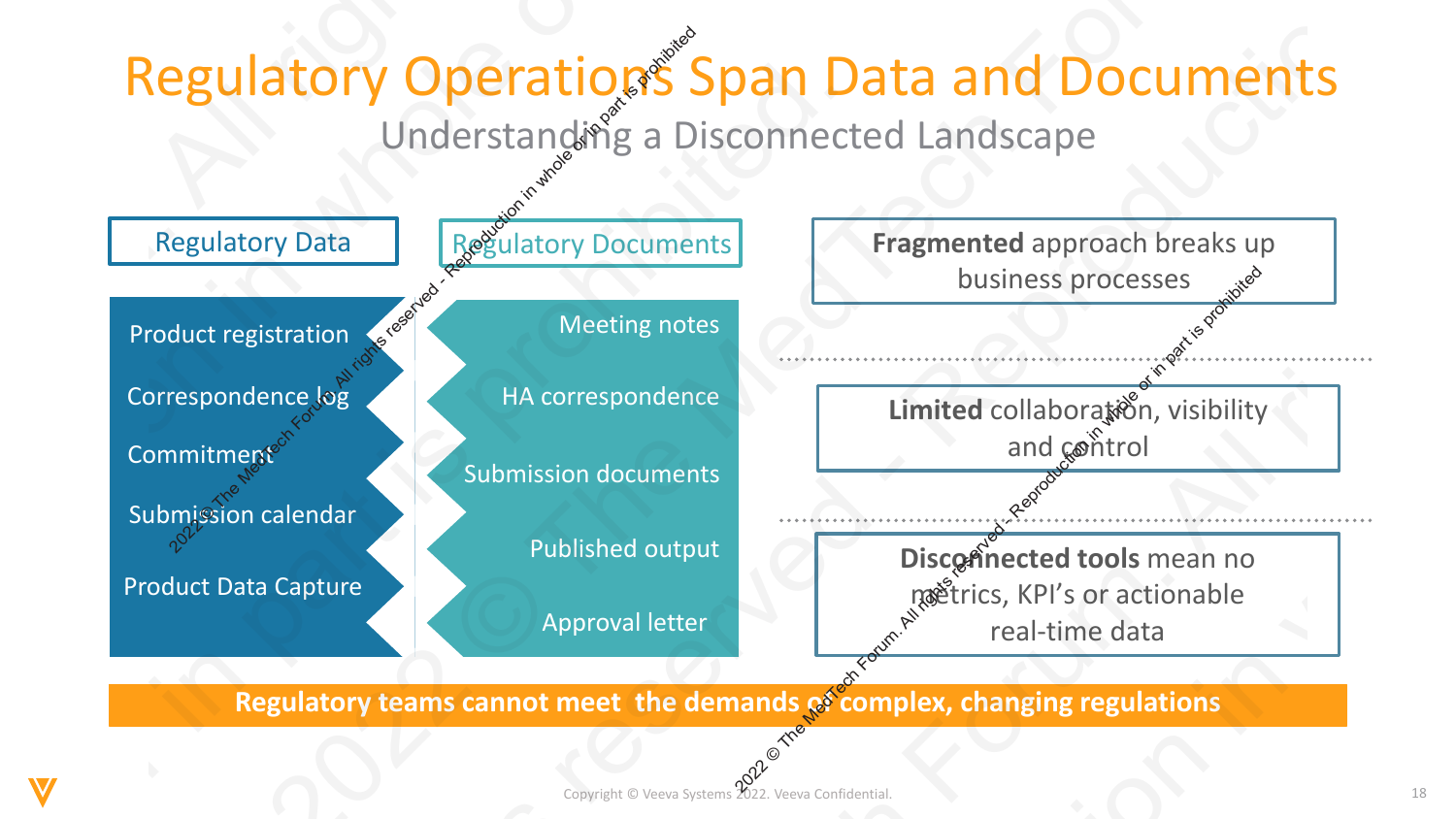### Unified AM Benefits

![](_page_18_Figure_1.jpeg)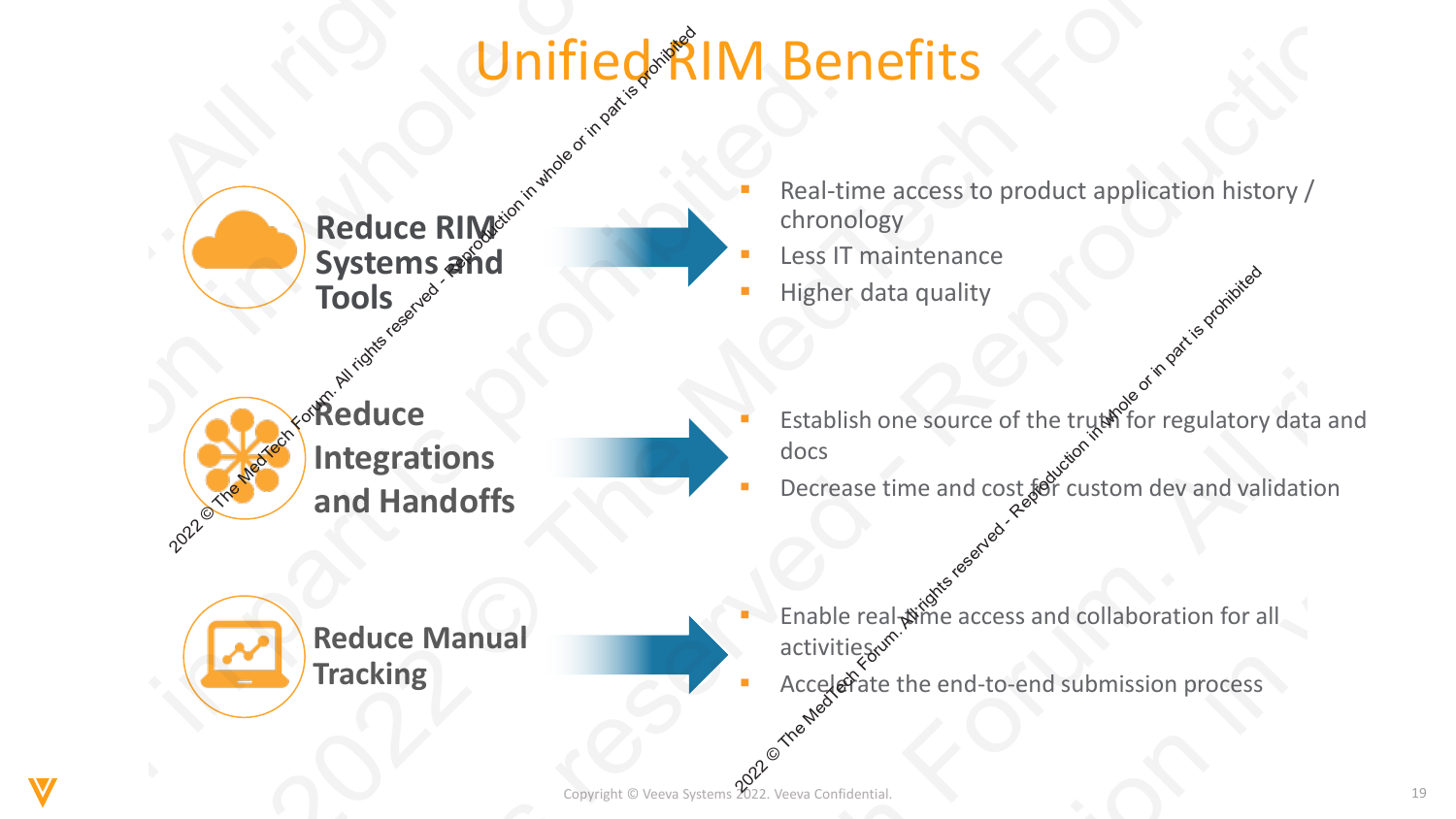![](_page_19_Figure_0.jpeg)